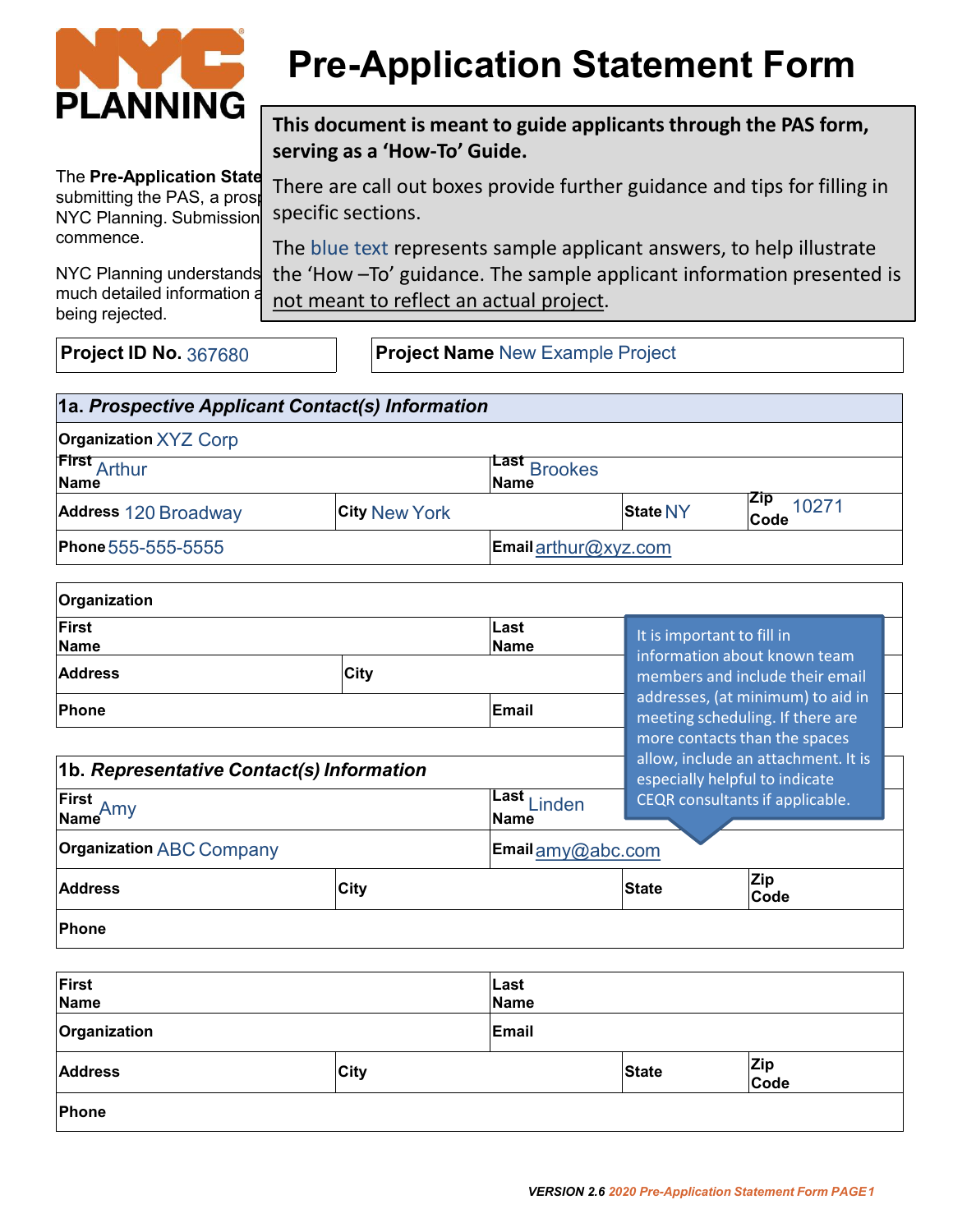## **2.** *Project Area and Development Site Geographic Information*

**Project Area** refers to all property that would be subject to the proposed actions.

**Development Site** refers to all property to be developed as part of the applicant's specific proposal which the land use actions would facilitate. Typically, the Development Site and the Project Area will comprise the same property(ies) unless the applical **Here you should specify:** 

these cases, the Development Site magnetic

- than an applicant's property to be developed and **City Map actions**: e.g. "*The roadbed of Surf Avenue between W25th and W27th Street in Coney Island Brooklyn*"
	- **Text amendments that affect large areas**: e.g. "*The entirety of Community District 13 in Brooklyn*"

**2a.** *Description of Geography* portions of a lot(s).

Fill in if the project area and/or devel**tech and in the soundaries of the area to be rezoned**"; or, "We are only (Applies to City Map Amendments af *contemplating rezoning 100 foot depth off of Surf Avenue for a* • **Any notes about the geography description provided**: e.g. "*We are still commercial overlay*"

The portion of 1st Ave between 2nd and 3rd Street in Brooklyn Community District 6.

| 2b. Project Borough, Block(s), & Lot(s) |                                                                                                                              |     |                     |                          |  |
|-----------------------------------------|------------------------------------------------------------------------------------------------------------------------------|-----|---------------------|--------------------------|--|
| <b>Borough</b>                          | <b>Block</b>                                                                                                                 | Lot | <b>Partial Lot?</b> | <b>Development Site?</b> |  |
| <b>BK</b>                               | 1012                                                                                                                         |     | V                   | N                        |  |
| <b>BK</b>                               | 1012                                                                                                                         | ◠   | V                   |                          |  |
|                                         | For users of the Applicant Portal: Filling in the<br>BBL information will generate the address<br>information automatically. |     |                     |                          |  |

| <b>2c. Project Addresses</b> |                                     |                                        |                                    |  |
|------------------------------|-------------------------------------|----------------------------------------|------------------------------------|--|
| <b>Address Number/Street</b> | <b>Community</b><br><b>District</b> | <b>City Council</b><br><b>District</b> | <b>Zoning Map</b><br><b>Number</b> |  |
| 123 First Ave                | 6                                   | 31                                     | <b>16A</b>                         |  |
|                              |                                     |                                        |                                    |  |
|                              |                                     |                                        |                                    |  |
|                              |                                     |                                        |                                    |  |
|                              |                                     |                                        |                                    |  |
|                              |                                     |                                        |                                    |  |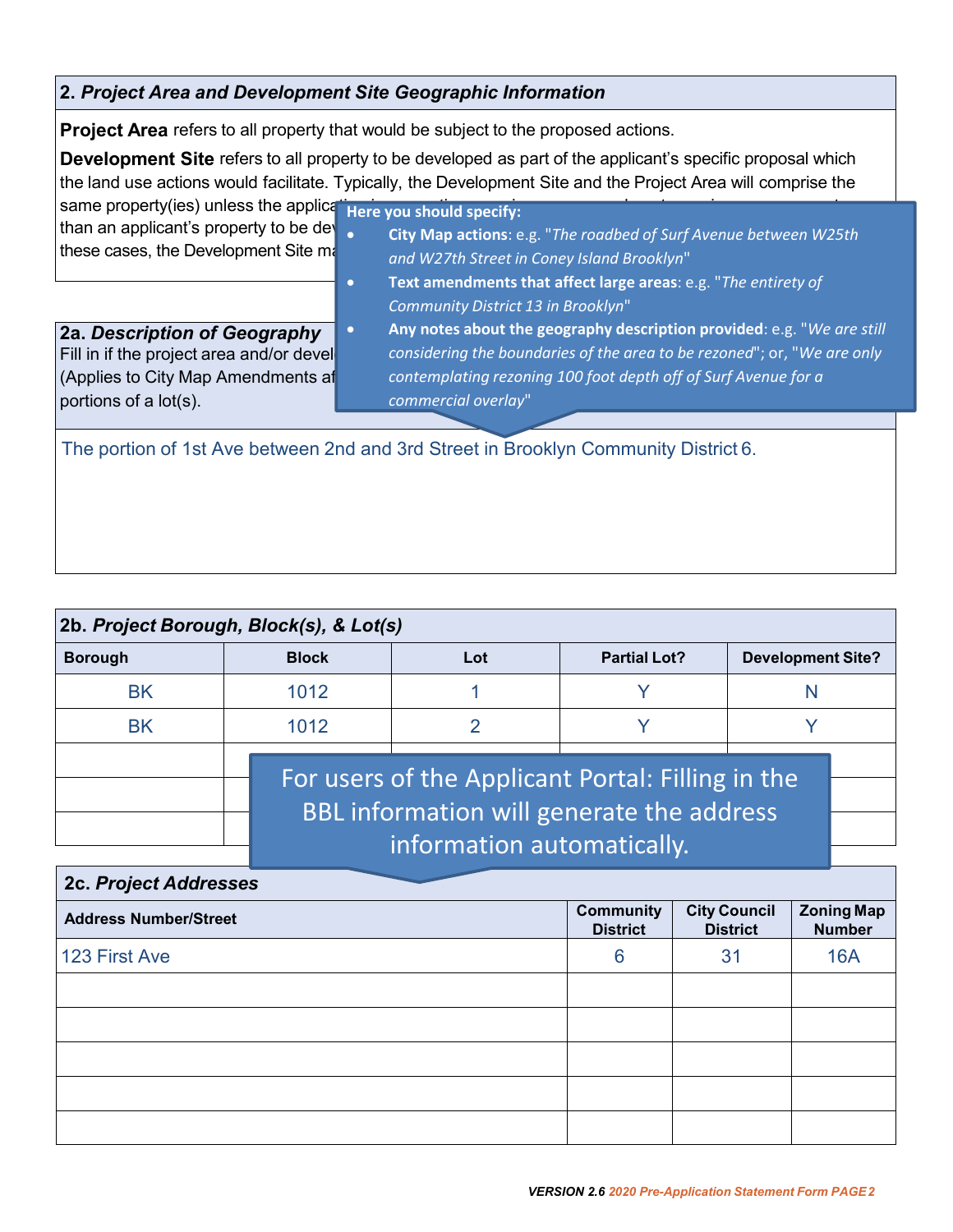| <b>3. Proposed Land Use Actions</b>                                                                                                                                                                                                               |                                                                                                                                                                                                                                                      |
|---------------------------------------------------------------------------------------------------------------------------------------------------------------------------------------------------------------------------------------------------|------------------------------------------------------------------------------------------------------------------------------------------------------------------------------------------------------------------------------------------------------|
| What land use actions does the proposed project require? Identify all that apply and fill in the appropriate<br>related information. This is preliminary information and may change following discussion with the<br>Department of City Planning. |                                                                                                                                                                                                                                                      |
| X<br><b>CHANGE IN CITY MAP</b><br><b>HOUSING PLAN &amp; PROJECT</b><br>SITE SELECTION - PUBLIC FACILITY<br><b>FRANCHISE</b><br>ACQUISITION OF REAL PROPERTY                                                                                       | <b>REVOCABLE CONSENT</b><br><b>DISPOSITION OF REAL PROPERTY</b><br>CONCESSION<br>X UDAAP<br><b>LANDFILL</b>                                                                                                                                          |
| ZONING SPECIAL PERMIT Pursuant To: 62-8,74-74<br>To Modify: Bulkheight and parking regs<br>(if applicable. ex. ZR Sec. 42-10 and $43.47$ )                                                                                                        | <b>URA</b><br><b>For Special Permits,</b><br><b>Authorizations &amp;</b><br><b>Certifications: Note how</b><br>many of each & which<br>(ex. ZR Sec. 74-711)<br><b>Zoning Resolution section</b><br>numbers the actions are in<br>(i.e. pursuant to). |
| ZONING AUTHORIZATION Pursuant To:<br>To Modify: $\_\_$<br>ZONING CERTIFICATION Pursuant To: 62-811, 62-812<br>X                                                                                                                                   | Be specific (if you can) on<br>what waivers are sought.<br>It's okay if you are unsure<br>of information. Fill out to<br>the best of your ability.                                                                                                   |
| If you are seeking a modification or removing a legal document or modifying approved site plans, this field can be used.                                                                                                                          |                                                                                                                                                                                                                                                      |
| __ MODIFICATION  Previous ULURP Numbers: _ <sup>CP7182, 7903053ZAK, 7903063ZSK</sup><br>X.<br><b>RENEWAL</b><br>Previous ULURP Numbers:                                                                                                           |                                                                                                                                                                                                                                                      |
| $\mathsf{X}$<br><b>ZONING MAP AMENDMENT</b><br>Existing Zoning Districts: R6<br>Proposed Zoning Districts: R7-D/C2-4, M1-4                                                                                                                        | There is only ever one Zoning Map or Text<br>Amendment per project. Indicate all<br>proposed changes in the supplemental fields.<br>(ex. R7-1/C2-4)                                                                                                  |
| X<br><b>ZONING TEXT AMENDMENT</b><br>Affected ZR Section Title: _TBD and Appendix F                                                                                                                                                               | (ex. C4-5X)<br>Affected ZR Section Number: New Special District and MIH                                                                                                                                                                              |
| Remember: Be as specific as you can, but it's<br>ok if you're unsure.                                                                                                                                                                             | <b>VERSION 2.6 2020 Pre-Application Statement Form PAGE3</b>                                                                                                                                                                                         |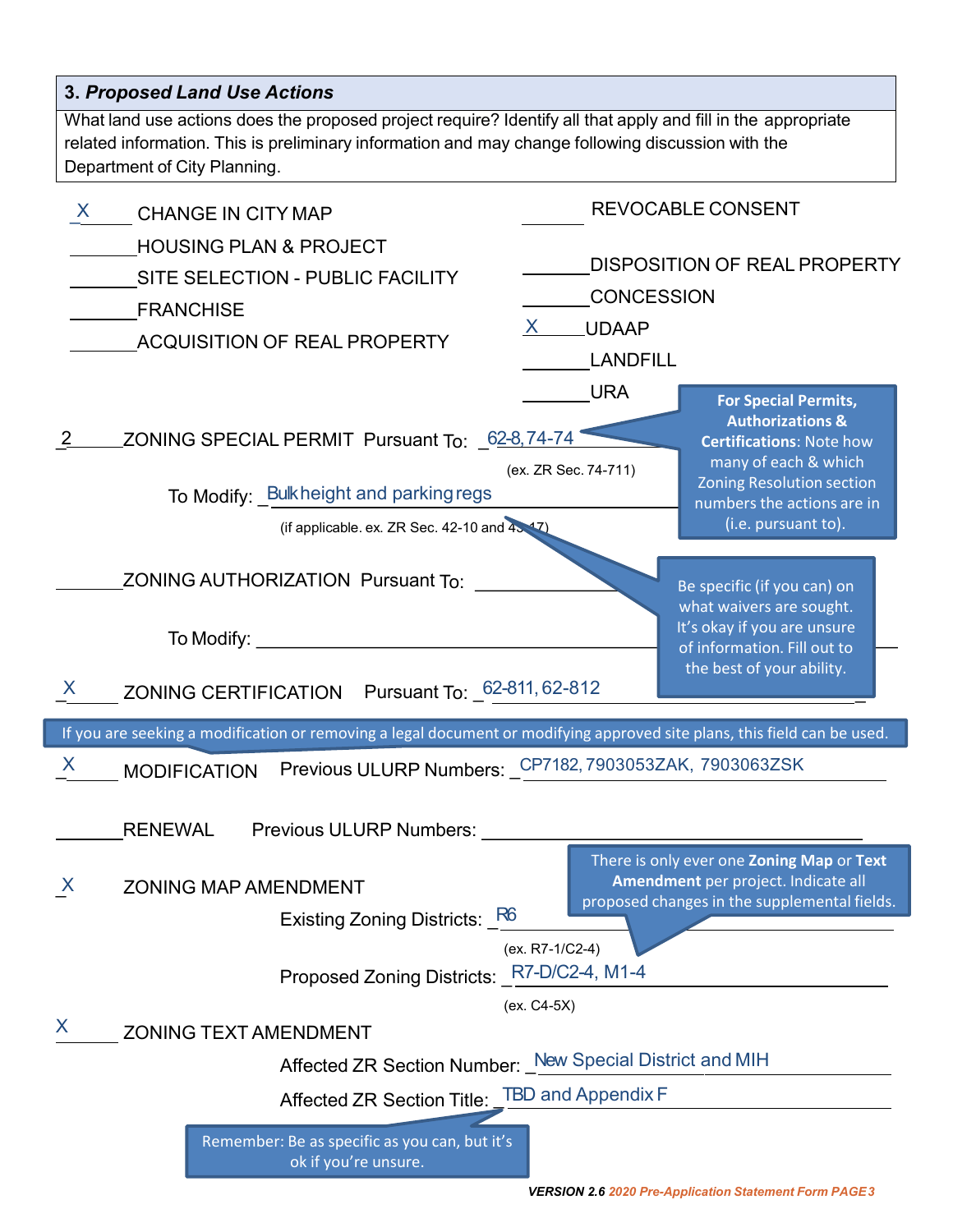| 4. Project Area Information (Project Area refers to all property that would be subject to the proposed actions.)                                            |  |  |  |
|-------------------------------------------------------------------------------------------------------------------------------------------------------------|--|--|--|
| 4a. Does the proposed Project, or portion thereof, require a NYC DEP Storm Water<br><b>Construction Permit?</b><br><b>No</b>                                |  |  |  |
|                                                                                                                                                             |  |  |  |
| <b>4b</b> . Is the proposed Project Area located in a current or former Urban Renewal Area? $Y_{\text{es}}$                                                 |  |  |  |
| HPD keeps records on URAs. The portal provides a<br><b>West Bushwick URA</b><br><b>Urban Renewal Area Name:</b><br>link to research name of applicable URA. |  |  |  |
| 4c. What is the Legal Street Frontage Status?<br><b>Mapped and built</b>                                                                                    |  |  |  |
|                                                                                                                                                             |  |  |  |
| 4d. Do all land use actions meet SEQRA or CEQR criteria for Type II status?<br><b>No</b>                                                                    |  |  |  |
| If so, indicate which SEQRA or CEQR category each action fulfills.                                                                                          |  |  |  |
| The portal provides a link to find the appropriate category for Type II. EARD will confirm.<br>ex: $617.5(c)(9)$                                            |  |  |  |
| 4e. Is the proposed Project Area in an Industrial Business Zone?<br>Yes                                                                                     |  |  |  |
| Industrial Business Zone Name: Southwest Brooklyn IBZ                                                                                                       |  |  |  |
| The portal provides a link to Zola to find names and boundaries of IBZs as well as other supporting layers.                                                 |  |  |  |
| 4f. Is the proposed Project Area within or adjacent to a designated (City or State)<br>Landmark or Historic District?<br>Yes                                |  |  |  |
| Landmark or Historic District Name: Park Slope Historic District                                                                                            |  |  |  |
| The portal provides a link to Zola to identify Landmarks and Historic Districts in the proposed Project Area.                                               |  |  |  |
| 4g. Applicability of waterfront and flood zone regulations.                                                                                                 |  |  |  |
| Is the proposed Project Area located within the NYC Coastal Zone?<br><b>No</b>                                                                              |  |  |  |
| Projects in the Coastal Zone may be subject to Waterfront Revitalization Program review<br>if they require Local, State, or Federal discretionary actions.  |  |  |  |
| Yes<br>Is the Project Area located within the 1% annual chance floodplain?                                                                                  |  |  |  |
| DOF's ACRIS and Richmond County Clerk's<br>Attach if document is<br>database are often used to research this.                                               |  |  |  |
| 4h. Legal Instruments.<br>small.<br>Is a legal instrument associated with a previous CPC or CPC Chair action<br>recorded against the project site?<br>Yes   |  |  |  |
| City Register File Number or other                                                                                                                          |  |  |  |
| CRFN 20000211517 and ORCC 34726<br>document identifier:                                                                                                     |  |  |  |
| Will a new legal instrument or modification of a current legal instrument be<br>necessary to approve/implement these actions?<br>Yes                        |  |  |  |
| Determined based on existing legal instruments                                                                                                              |  |  |  |
| associated with the property or requirements of the<br>Zoning Resolution.                                                                                   |  |  |  |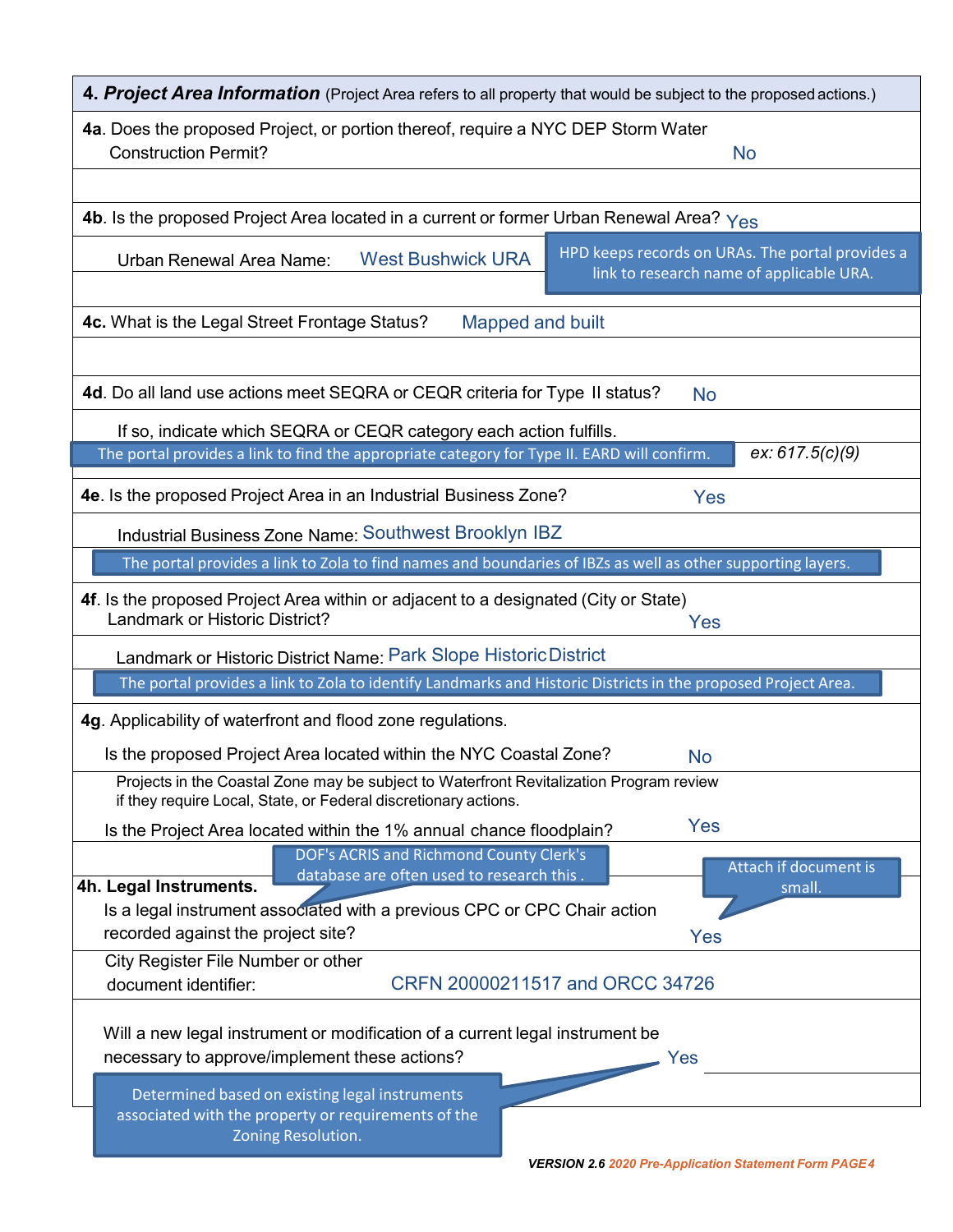|                                                                                                                                                                                                                                                                                                                                                                  |                   |                               | <b>Helpful for</b>                                                                  |
|------------------------------------------------------------------------------------------------------------------------------------------------------------------------------------------------------------------------------------------------------------------------------------------------------------------------------------------------------------------|-------------------|-------------------------------|-------------------------------------------------------------------------------------|
| 5. Proposed Development Site Information (if appropriate for the Action)                                                                                                                                                                                                                                                                                         |                   | <b>CEQR</b> discussions       |                                                                                     |
| 5a. In what year do you expect the development to complete?                                                                                                                                                                                                                                                                                                      | 2025              |                               |                                                                                     |
| 5b. What Type of Development is Proposed? (select all that apply)                                                                                                                                                                                                                                                                                                |                   |                               | Legalization, change to approved<br>open space plans, etc. can be<br>indicated here |
| Newly constructed buildings                                                                                                                                                                                                                                                                                                                                      | <b>Demolition</b> |                               | Alteration                                                                          |
| <b>Addition</b>                                                                                                                                                                                                                                                                                                                                                  | Change of use     |                               | Enlargement                                                                         |
| Other X                                                                                                                                                                                                                                                                                                                                                          | Explain:          | Legalization of use<br>change |                                                                                     |
| 5c. Is Development Site in an Inclusionary Housing Designated Area/Mandatory Inclusionary<br>Housing Area? Refer to Appendix F of the Zoning Resolution for full list of all inclusionary<br>housing areas which are areas that incentivize or require affordable housing in certain areas. Yes<br>Inclusionary housing designated area name:<br>MIH, CD 3 Map 2 |                   |                               |                                                                                     |
| Can be found in Appendix F of the Zoning Resolution (make sure to indicate voluntary IH or MIH)                                                                                                                                                                                                                                                                  |                   |                               |                                                                                     |
| 5d. Does the proposed Development involve discretionary funding for Affordable Housing Units?                                                                                                                                                                                                                                                                    |                   |                               | Not sure                                                                            |
| <b>Funding Source:</b>                                                                                                                                                                                                                                                                                                                                           | Not sure          |                               |                                                                                     |
|                                                                                                                                                                                                                                                                                                                                                                  |                   |                               |                                                                                     |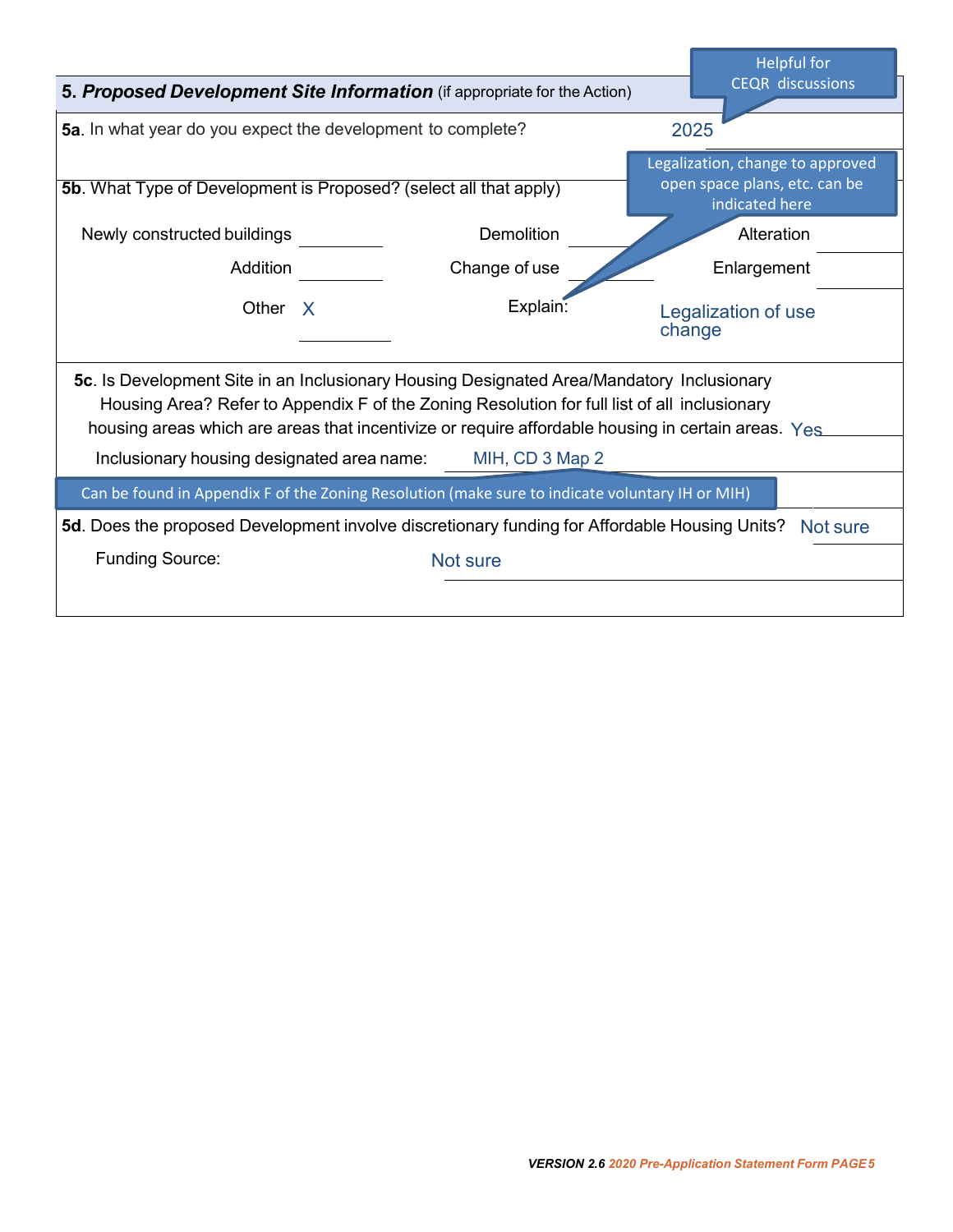### **6.** *Project Description*

#### **INSTRUCTIONS**

Please complete this attachment with detailed information, to the best of your ability. If you need assistance, please contact the appropriate Borough Office.

#### **6a**. Why is this application being proposed? What is the legal, environmental, or land use background?

The application is being proposed to permanently legalize a long-standing restaurant to allow for future enlargement under existing bulk regulations C3 (.5 FAR). The owner recently purchased the property and this use has been here for 15 years and is a much beloved restaurant by the community. The restaurant is so popular that they want to expand and provide additional outside seating. In doing our research we realized thatthis is not currently allowed under existing regulations without a BSA Special Permit that must be renewed every 5 years. The expense and time for doing this is prohibitive and therefore we're seeking zoning change. The boundary sought would include the two other neighboring mixed-use properties.

**In providing your answer, think through the following questions:**

- What are the relevant issues about the history of the site?
- Is there a legal constraint that makes development infeasible?
- Is there something about the location of the site or shape of the site that necessitates an action?
- Does the site have a history of contamination or remediation?

#### **6b**. What is the land use rationale for all the proposed actions?

The proposed action is a rezoning from a C3 district to R3-2/C2-4. C3 districts are supposed to promote water and maritime uses. Restaurants ,however, are not permitted and the proposed rezoning area, although adjacent to the waterfront, it is not suitable for boating due to water depth in proximity to the site. The restaurant and other commercial uses permitted in C2-4 are (and have been) compatible with the neighborhood maritime uses and serve to bring more people to the area to enjoy the maritime activities nearby. The boundary makes sense as it is the block front that transitions the neighborhood character to the more maritime uses. Since the proposal does not change the bulk regulations (FAR remains the same) and strengthens the stability of a mix of uses that is currently working it is our belief that this makes for better land use policy in this area.

**This is a critical part of any land use application.** This is distinct from the short-term considerations of the property owner (those should be presented in 6a if relevant). Indicate why the larger community and City would find the proposal to make sense in the long term. In providing your answer, try to address the following:

- How does the project meet the findings/conditions of the proposed actions?
- How does it align with the goals and plans of the surrounding community and City?
- Why do the proposed actions (including any boundary locations) make sense?
- What reasoning would you present to the CPC and City Council to ask for approval?

**6c**. Description of land uses and built context in surrounding area (within 1000 ft):

Surrounding the project area is a shallow canal and several boat clubs with dock related services for private boaters. Low scale residential uses are to the west and a mix of commercial and community usesas well as residential uses are to the north along a major thoroughfare. Building heights range from 1to 6 stories. The area is not well served by transit, being over half a mile from the nearest subway station. There is a bus stop 8 blocks away.

Provide a description of the surrounding area, including details regarding building uses, scale, and transit conditions. This can be helpful to consider when answering 6b.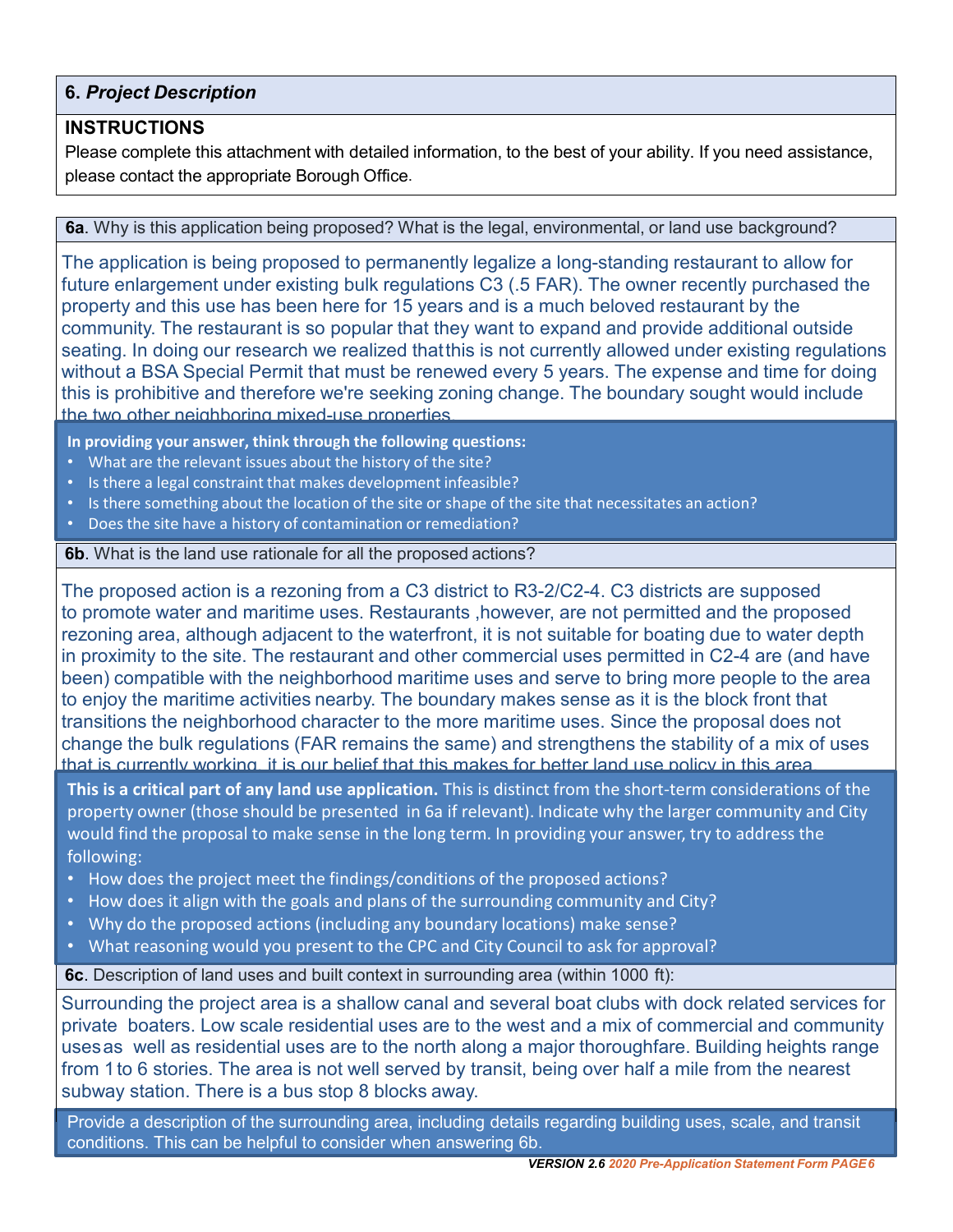**6d**. Description of existing land uses and structures in the proposed Project Area and Development Site:

Similar to the surrounding area there is a mix of commercial and residential uses. Thedevelopment site (10,000 sq ft) contains an existing 1 story commercial building (3,000 sq ft) with a restaurant and a convenience store. The other two sites (15,000 sq ft and 3,000 sq ft) within the project area consist of 3 story mixed-use buildings with a church, laundromat, and a hair salon on the ground floors. There are no other development plans or tenant changes proposed by the other property owners.

**When providing your description, think through the following questions:**

- If the site is vacant, why?
- What used to be on the site?
- Describe existing structures and indicate why will they or won't they remain.
- Are there operating businesses or homes on the site? Will they remain?

**6e**. Description of the proposed development being facilitated by the land use actions:

The proposal is to legalize the existing non-conforming uses in the project area and to allow for a 2,000 square ft commercialenlargement under the existing bulk controls (.5 FAR) on the development site to provide additional seating, kitchen and storage for the restaurant. All existing operating businesses are proposed to remain.

**When providing your description, think through the following:**

- What do you want to build? Tell us the size (SF, Height, Units as applicable) and uses.
- Are there operating businesses or homes on the site? Will they remain?

**6f**. Description of proposed CEQR scope.

Include to expedite CEQR guidance: If proposed actions are not approved, what is the applicant's as-of-right development (CEQR "no-action") proposal? What would be expected to occur on non-applicant-controlled sites because of the Proposed Actions (CEQR "with-action")?

The no-action scenario would presume an ice cream parlor in said restaurant and bike shop onthe development sites or possibly just residential homes, based on the limitations of the C3 zoning district and current market conditions. The with-action scenario is the existing condition plus a 2000 sq ft addition to the development site for restaurant expansion.

**Give your initial assumptions about environmental review here. Be clear about the assumption**: e.g. *"The no-action is assumed to be the existing conditions."*

**Also, state why!** E.g. "*There is no financial incentive to redevelop the property under the existing regulations, because it already maximizes the allowed FAR*"

**When providing your description, think through and indicate the following:**

- If proposed actions are not approved, what is the applicant's as-of-right development (CEQR "no-action") proposal?
- What would be expected to occur on non-applicant-controlled sites because of the Proposed Actions (CEQR "with-action")?